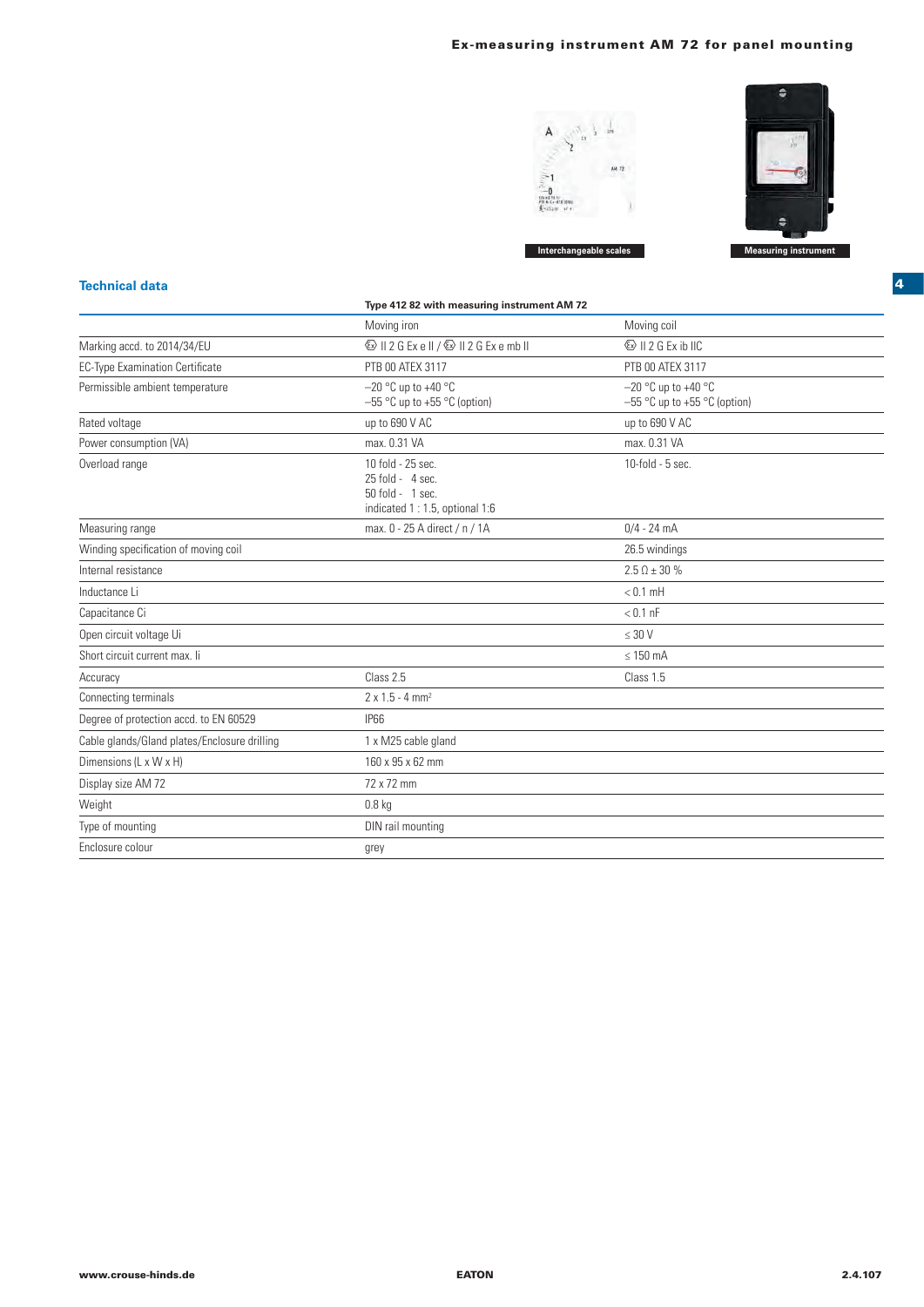## **Ex-measuring instrument AM 72 for panel mounting**



|      | dering code for component (Code 2 |  |
|------|-----------------------------------|--|
| ہ اہ |                                   |  |

**4**

|           | Ordering code for component (Code 2) - code A - B - C                                                                                                                     |            |                                                                 |                                 |      |
|-----------|---------------------------------------------------------------------------------------------------------------------------------------------------------------------------|------------|-----------------------------------------------------------------|---------------------------------|------|
| Code      | A                                                                                                                                                                         | В          | C                                                               |                                 |      |
| Order No. | GHG 412 828                                                                                                                                                               | R0         |                                                                 |                                 |      |
|           | Ordering code for component (Code 2) - code A - B                                                                                                                         |            |                                                                 |                                 |      |
| Code      | Component                                                                                                                                                                 |            |                                                                 |                                 | Code |
| А         | Measuring instrument AM 72                                                                                                                                                |            |                                                                 |                                 | GHG  |
| Code      | Voltage                                                                                                                                                                   |            |                                                                 |                                 | Code |
| B         | Direct connection                                                                                                                                                         |            |                                                                 |                                 |      |
|           | CT connection 1/A                                                                                                                                                         |            |                                                                 |                                 | 2    |
|           | Power connection 0 - 20/24 mA (Scale 0-100% / 120%) <sup>1)</sup>                                                                                                         |            |                                                                 |                                 | 5    |
|           | Power connection 4 - 20/24 mA (Scale 0-100% / 120%) <sup>1)</sup>                                                                                                         |            |                                                                 |                                 | 6    |
|           |                                                                                                                                                                           |            | Moving-coil connection 0 - 20/24 mA (Scale 0-100% / 120%) 11.31 |                                 |      |
|           |                                                                                                                                                                           |            | Moving-coil connection 4 - 20/24 mA (Scale 0-100% / 120%) 11.31 |                                 | 8    |
| Code      | <b>Measuring range/Scale</b>                                                                                                                                              | Code C     |                                                                 | <b>Measuring range/Scale</b>    | Code |
| С         | $0 - 1$                                                                                                                                                                   | 002        |                                                                 | $0 - 75/112.5$ A                | 013  |
|           | $\bigcap$ $\bigcap$ $\bigcap$ $\bigcap$ $\bigcap$ $\bigcap$ $\bigcap$ $\bigcap$ $\bigcap$ $\bigcap$ $\bigcap$ $\bigcap$ $\bigcap$ $\bigcap$ $\bigcap$ $\bigcap$ $\bigcap$ | <b>UUS</b> |                                                                 | $\bigcap$ 100 / 150 $\bigwedge$ | 011  |

| А    | Measuring instrument AM 72                                      |                                                                   |                              | GHG 412 828 |  |  |
|------|-----------------------------------------------------------------|-------------------------------------------------------------------|------------------------------|-------------|--|--|
| Code | Voltage                                                         |                                                                   |                              | Code        |  |  |
| B    | Direct connection                                               |                                                                   |                              |             |  |  |
|      | CT connection 1 /A                                              |                                                                   |                              | 2           |  |  |
|      |                                                                 | Power connection 0 - 20/24 mA (Scale 0-100% / 120%) <sup>1)</sup> |                              |             |  |  |
|      |                                                                 | Power connection 4 - 20/24 mA (Scale 0-100% / 120%) <sup>1)</sup> |                              |             |  |  |
|      | Moving-coil connection 0 - 20/24 mA (Scale 0-100% / 120%) 11-31 | 7                                                                 |                              |             |  |  |
|      | Moving-coil connection 4 - 20/24 mA (Scale 0-100% / 120%) 11-31 | 8                                                                 |                              |             |  |  |
| Code | <b>Measuring range/Scale</b>                                    | Code C                                                            | <b>Measuring range/Scale</b> | Code C      |  |  |
| С    | $0 - 1$                                                         | 002                                                               | $0 - 75/112.5 A$             | 013         |  |  |
|      | $0 - 2.5 / 3.75 A^{2}$                                          | 003                                                               | $0 - 100 / 150 A$            | 014         |  |  |
|      | $0 - 5 / 7.5 A^{2}$                                             | 004                                                               | $0 - 150 / 225 A$            | 015         |  |  |
|      | $0 - 10 / 15 A^{2}$                                             | 005                                                               | $0 - 200 / 300 A$            | 016         |  |  |
|      | $0 - 15 / 22.5 A$                                               | 006                                                               | $0 - 250 / 375 A$            | 017         |  |  |
|      | $0 - 20 / 30 A^{2}$                                             | 008                                                               | $0 - 300 / 450 A$            | 018         |  |  |
|      | $0 - 30 / 45 A$                                                 | 009                                                               | $0 - 400 / 600 A$            | 019         |  |  |
|      | $0 - 40 / 60 A$                                                 | 010                                                               | $0 - 500 / 750 A$            | 020         |  |  |
|      | $0 - 50 / 75 A$                                                 | 011                                                               | $0 - 600 / 900 A$            | 021         |  |  |
|      | $0 - 60 / 90 A$                                                 | 012                                                               | $0 - 100\% / 150\%$          | 033         |  |  |

1) Movements 0 - 20 mA/ 4 - 20 mA and with moving-coil connection are only avilable with scale 0 - 100%/ 120%.

2) Version for direct connection or with CT connection n/1 A possible.

3) Moving coil only for Ex-i or Ex-d flameproof applications

Other interchangeable scales available on request.